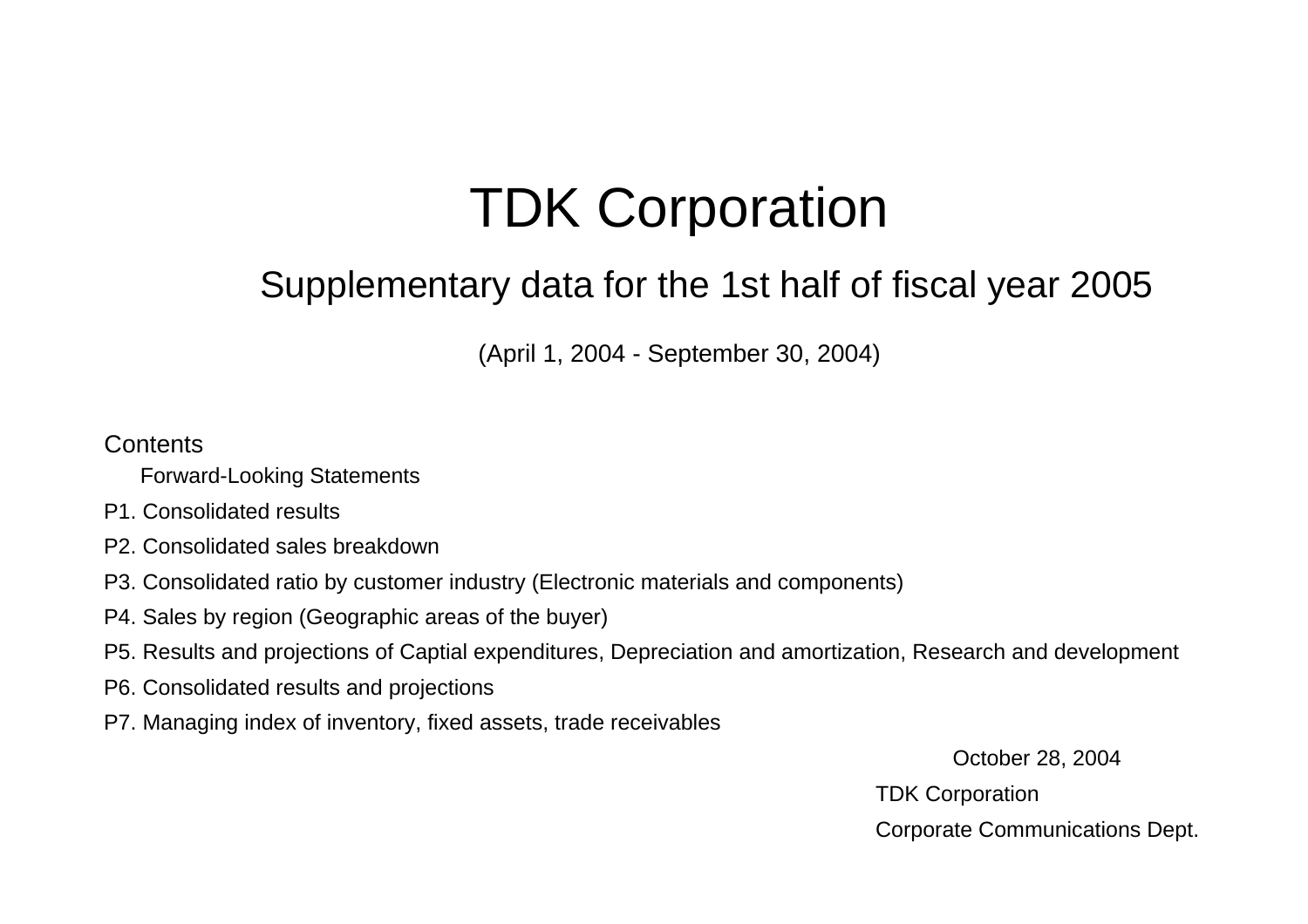## Cautionary Statements with Respect of Forward-Looking Statements

 This material contains forward-looking statements, including projections, plans, policies, management strategies, targets, schedules, understandings and evaluations, about TDK and its group companies that are not historical facts. These forward-looking statements are based on current forecasts, estimates, assumptions, plans, beliefs and evaluations in light of information currently available to management.

 In preparing forecasts and estimates, TDK and its group companies have used, as their bases, certain assumptions as necessary, in addition to confirmed historical facts. However, due to their nature, there is no guarantee that these statements and assumptions will prove to be accurate in the future . TDK therefore wishes to caution readers that these statements, facts and certain assumptions are subject to a number of risks and uncertainties and may prove to be inaccurate.

 The electronics markets in which TDK and its group companies operate are highly susceptible to rapid changes. Furthermore, TDK and its group companies operate not only in Japan, but in many other countries. As such, factors that can have significant effects on its results include, but are not limited to, shifts in technology, demand, prices, competition, economic environments and foreign exchange rates.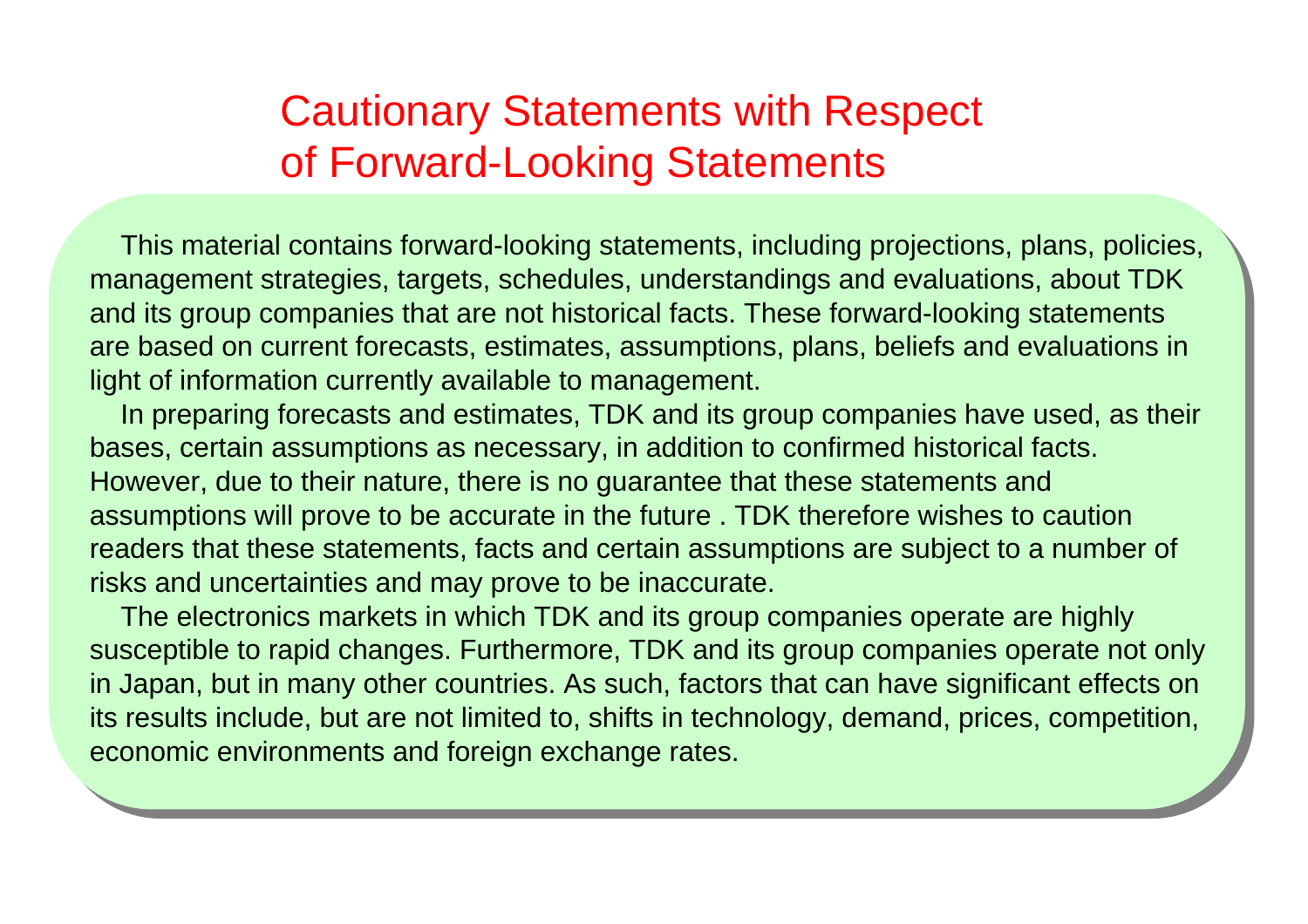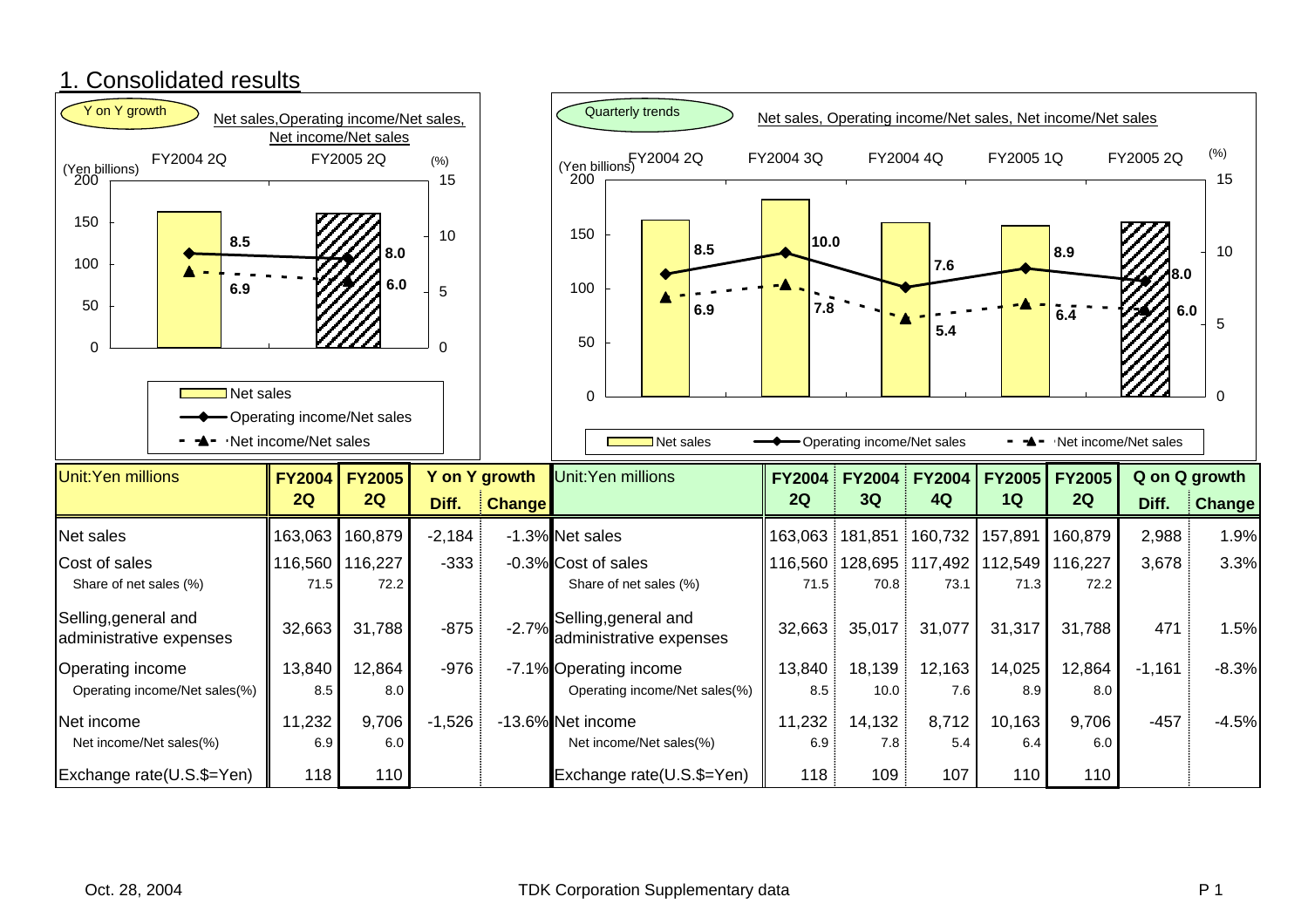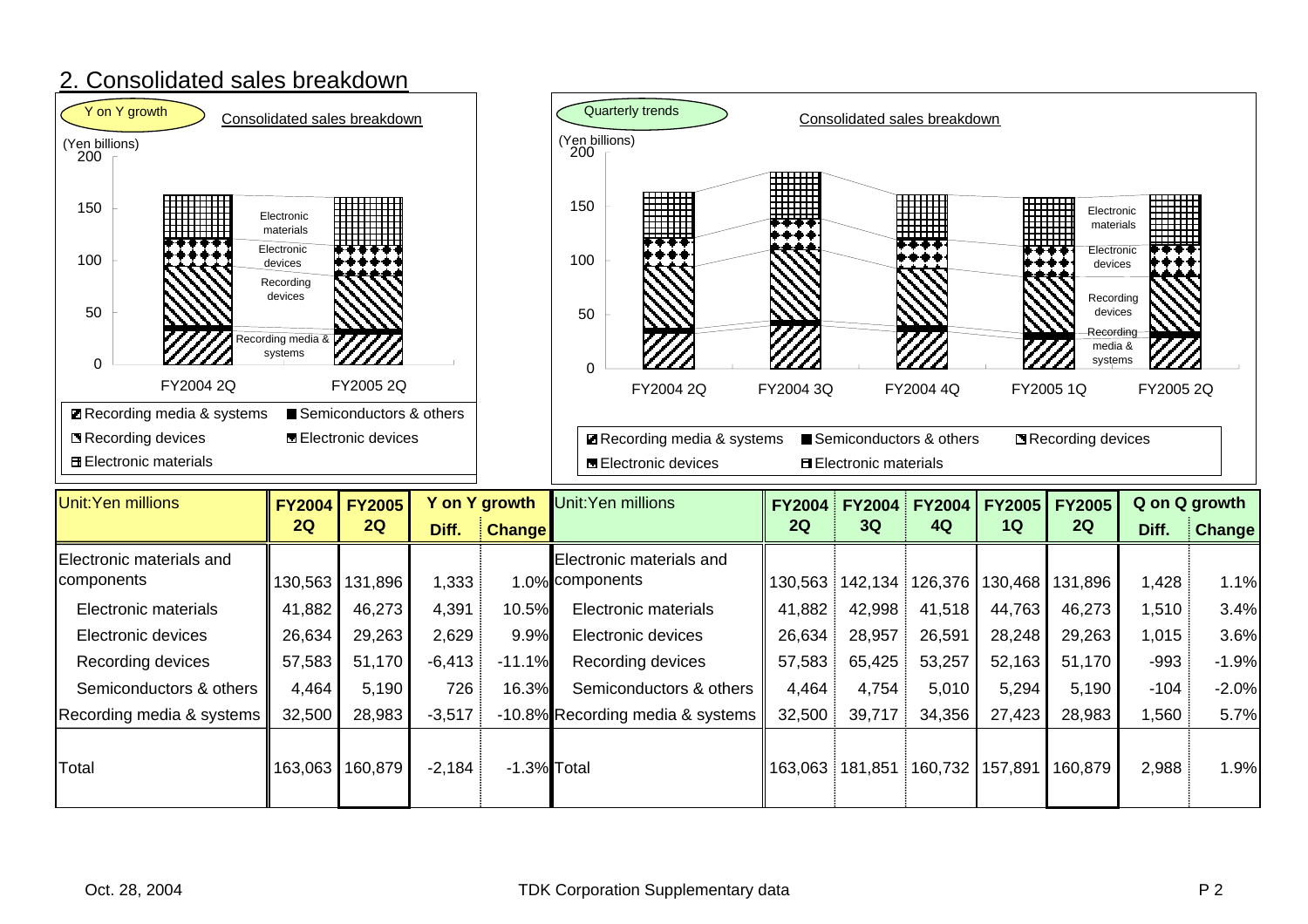### 3. Consolidated ratio by customer industry (Electronic materials and components)

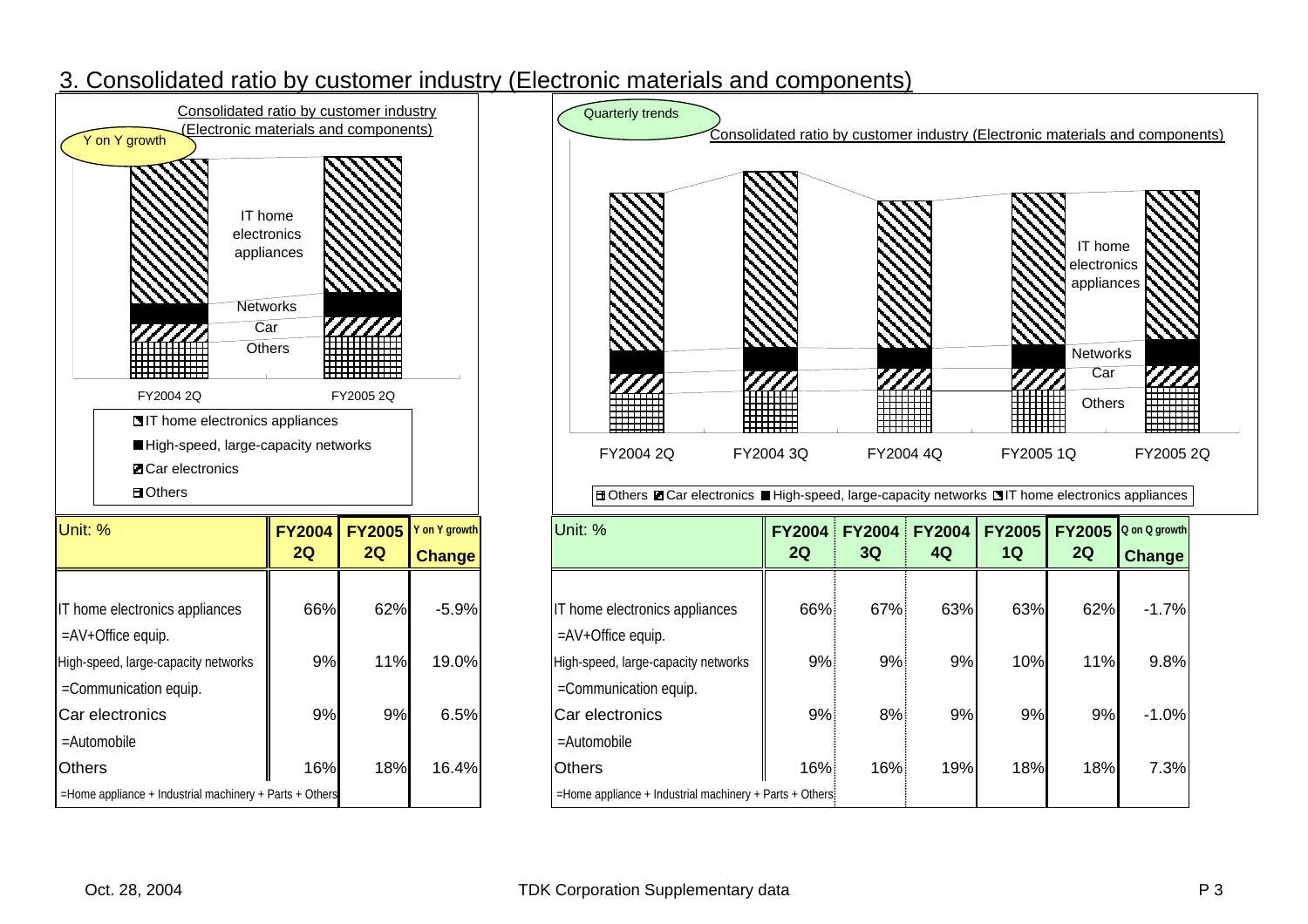### 4. Sales by region (Geographic areas of the buyer)

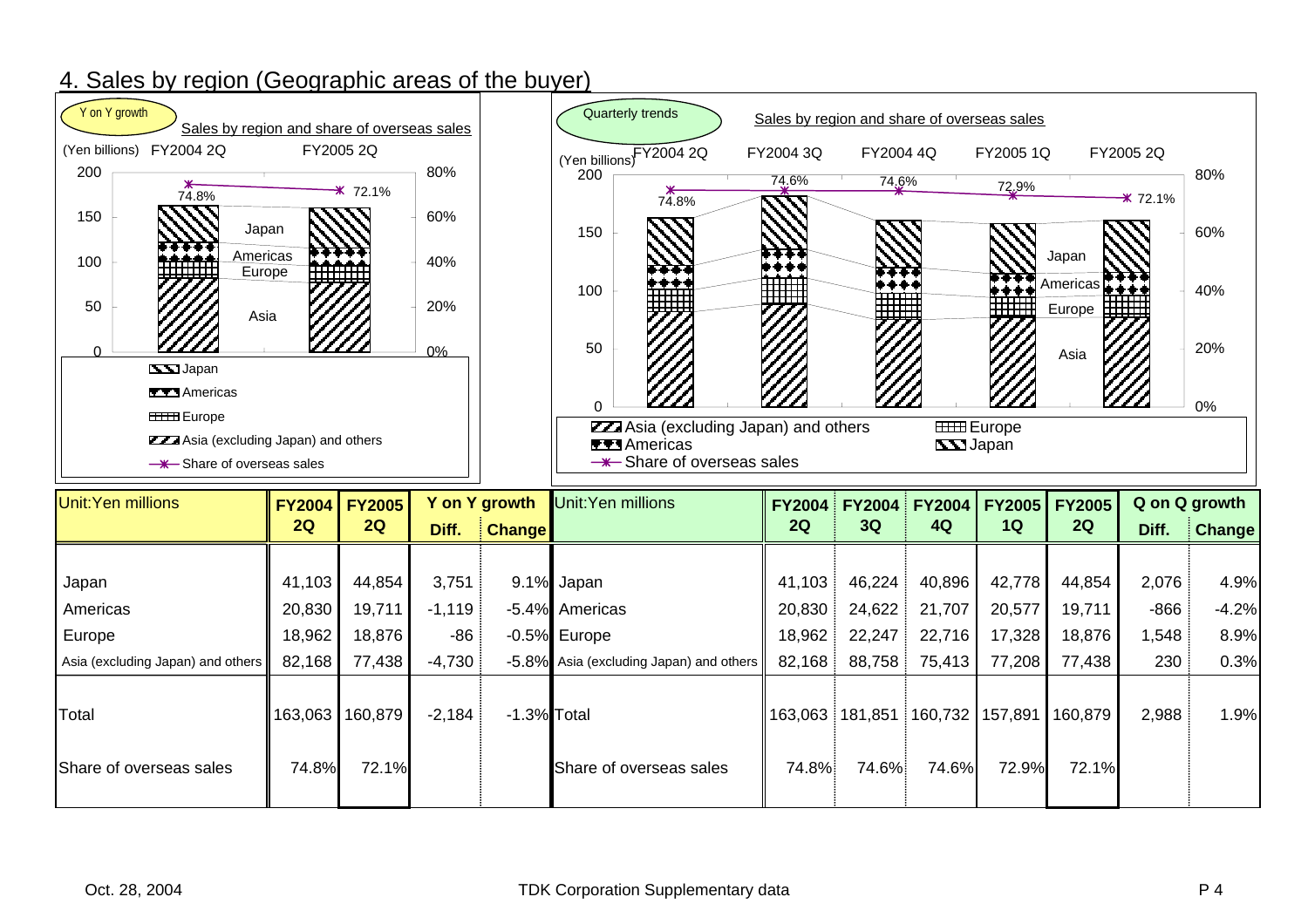5. Results and projections of Captial expenditures, Depreciation and amortization, Research and development

October 28, 2004

| Unit:Yen millions                                   | FY 2004<br>[Results] | FY 2005        | FY 2005<br>Projections on July 29 Projections on Oct. 28 |
|-----------------------------------------------------|----------------------|----------------|----------------------------------------------------------|
| Capital<br>expenditures                             | 44,866               | 55,000         | 55,000                                                   |
| Depreciation and<br>amortization                    | 51,233               | 54,000         | 54,000                                                   |
| Research and<br>development<br>(Share of net sales) | 34,495<br>5.2%       | 39,000<br>5.7% | 39,000<br>5.7%                                           |
| <net sales=""></net>                                | 658,862              | 680,000        | 680,000                                                  |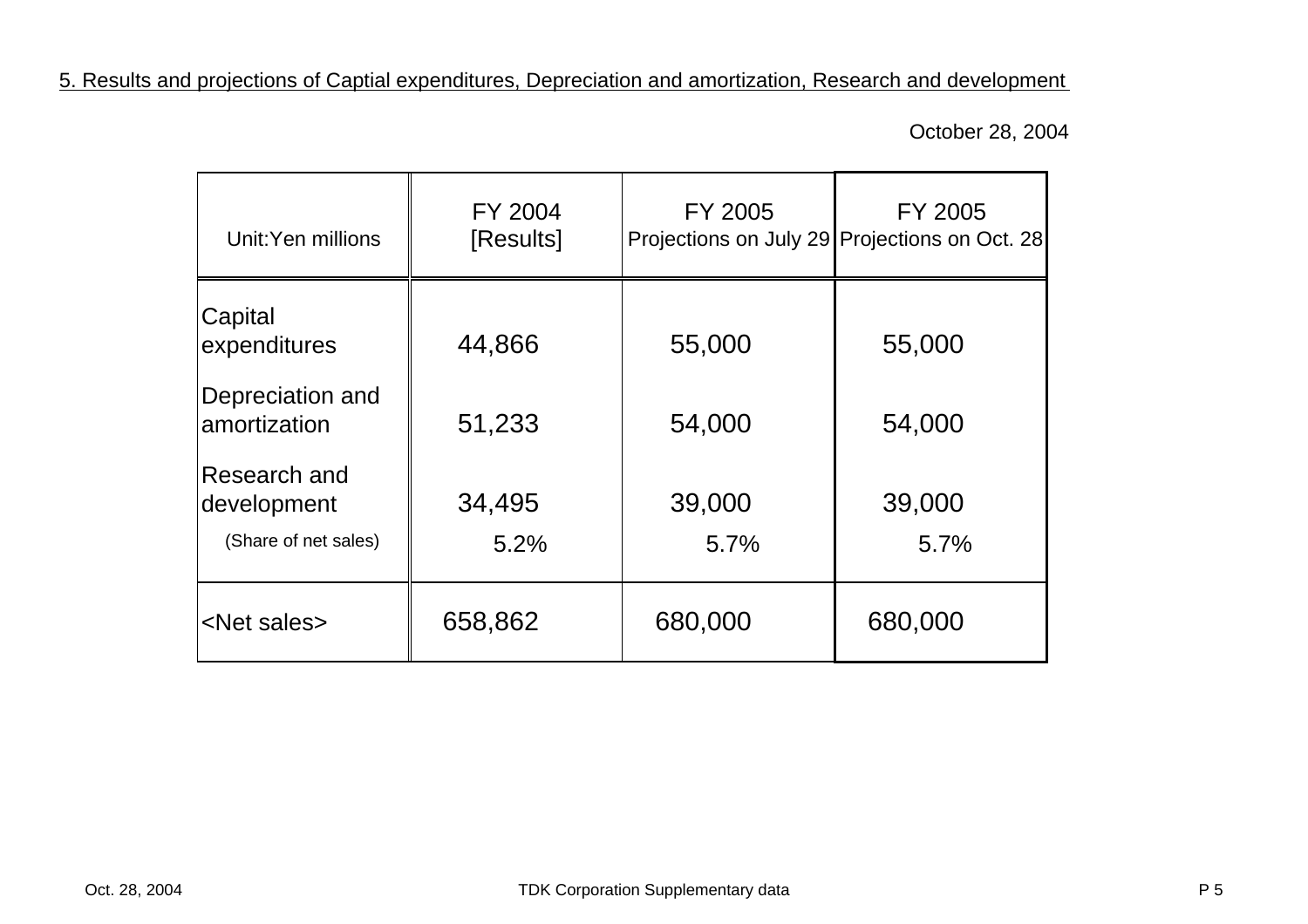## 6. Consolidated results and projections

October 28, 2004

|                                               | FY 2004     |        | FY 2005     |        | FY 2005                                                     |        |         |
|-----------------------------------------------|-------------|--------|-------------|--------|-------------------------------------------------------------|--------|---------|
| Unit:Yen millions,%                           | [Results]   |        |             |        | Projections on Jul. 29 Projections on Oct. 28 Y on Y growth |        |         |
|                                               | (Yen mill.) | (% )   | (Yen mill.) | (% )   | $(Yen$ mill.)                                               | (% )   | (% )    |
| Net sales                                     | 658,862     | 100.0% | 680,000     | 100.0% | 680,000                                                     | 100.0% | 3.2%    |
| <b>Electronic materials and</b><br>components | 522,862     | 79.4%  | 542,000     | 79.7%  | 548,500                                                     | 80.7%  | 4.9%    |
| Electronic materials                          | 166,818     | 25.3%  | 182,600     | 26.9%  | 184,400                                                     | 27.1%  | 10.5%   |
| Electronic devices                            | 107,999     | 16.4%  | 119,600     | 17.6%  | 119,100                                                     | 17.5%  | 10.3%   |
| <b>Recording devices</b>                      | 230,105     | 35.0%  | 221,200     | 32.5%  | 222,300                                                     | 32.7%  | $-3.4%$ |
| Semiconductors and others                     | 17,940      | 2.7%   | 18,600      | 2.7%   | 22,700                                                      | 3.4%   | 26.5%   |
| <b>Recording media and systems</b>            | 136,000     | 20.6%  | 138,000     | 20.3%  | 131,500                                                     | 19.3%  | $-3.3%$ |
| Operating income                              | 54,322      | 8.2%   | 60,000      | 8.8%   | 60,000                                                      | 8.8%   |         |
| Income before income<br>taxes                 | 55,603      | 8.4%   | 62,000      | 9.1%   | 62,000                                                      | 9.1%   |         |
| Net income                                    | 42,101      | 6.4%   | 46,500      | 6.8%   | 46,500                                                      | 6.8%   |         |
| Exchange rate (U.S.\$=Yen)                    | 113         |        | 105         |        | 105                                                         | *      |         |

\* An average exchange rate of Yen105=US\$1 for fiscal 2005 from the third quarter onward.